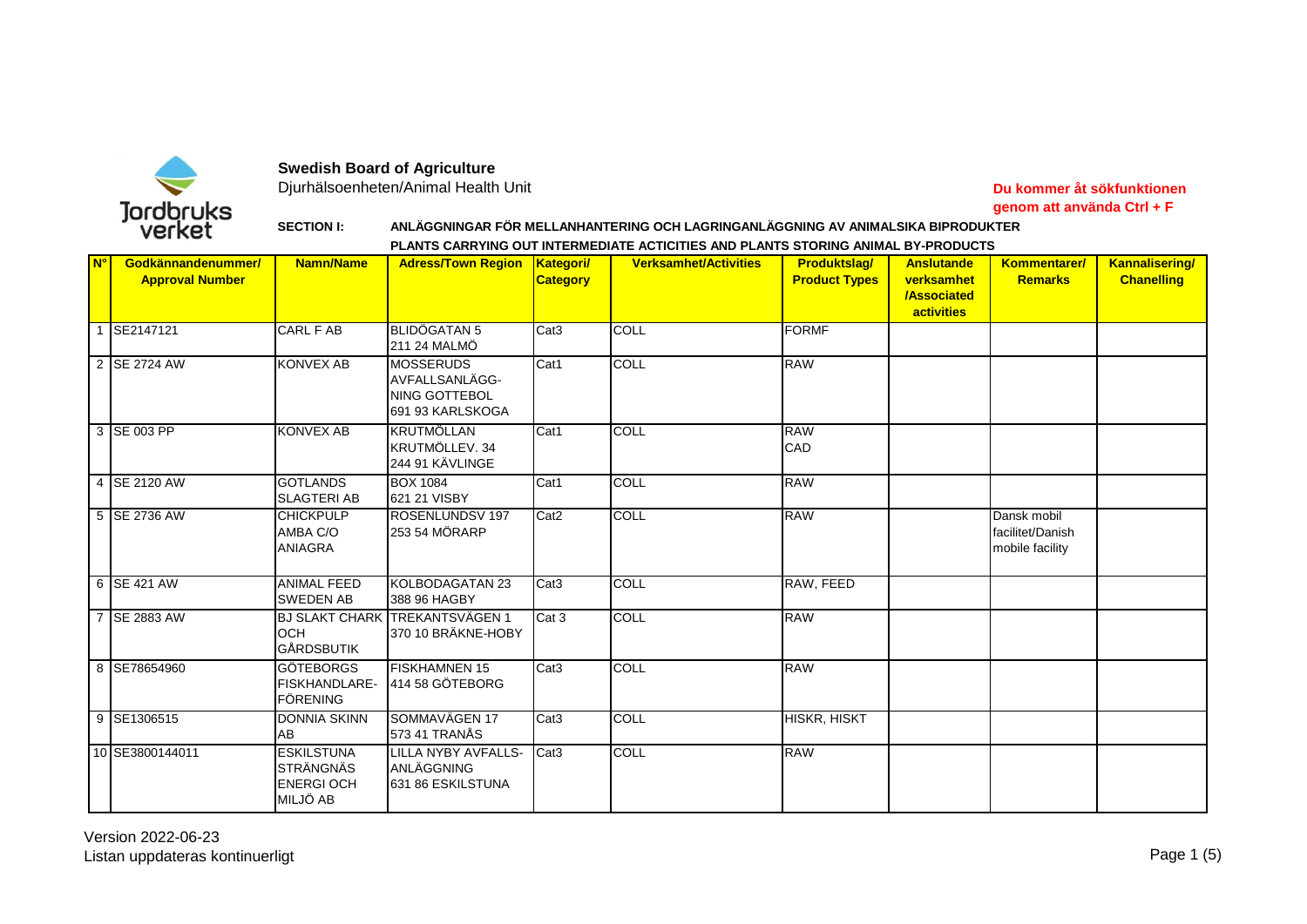| 11 SE61837458   | ROBIN LOVÉN                                                    | ÅBY 21<br>761 74 SÖDERTÄLJE                                                                | Cat <sub>3</sub> | <b>STORP</b> | RAW, FEED  | For URBP, UZOO |
|-----------------|----------------------------------------------------------------|--------------------------------------------------------------------------------------------|------------------|--------------|------------|----------------|
| 12 SE1083721    | <b>KRETSLOPP</b><br><b>SYDOST</b>                              | <b>STORSKOGENS</b><br>AVFALLSANLÄGGNING<br><b>TILLFARTEN 18</b><br>572 93 OSKARSHAMN       | Cat 3            | <b>COLL</b>  | <b>RAW</b> |                |
| 13 SE1083321    | <b>KRETSLOPP</b><br><b>SYDOST</b>                              | <b>MOSKOGENS</b><br>AVFALLSANLÄGGNING<br>MOSKOGEN 101<br>395 91 KALMAR                     | Cat 3            | <b>COLL</b>  | <b>RAW</b> |                |
| 14 SE528121     | <b>PREZERO</b><br><b>RECYCLING AB</b>                          | KVÄLLSVINDS-<br><b>GATAN 2</b><br>652 21 KARLSTAD                                          | Cat <sub>3</sub> | <b>COLL</b>  | <b>RAW</b> |                |
| 15 SE1089715    | RAGN-SELLS<br>RECYCLING AB                                     | ROMA KARBY 550<br>622 54 ROMAKLOSTER                                                       | Cat <sub>3</sub> | <b>COLL</b>  | <b>RAW</b> |                |
| 16 SE1001713    | <b>RAGN-SELLS</b><br><b>TREATMENT &amp;</b><br><b>DETOX AB</b> | <b>HÖGBYTORP</b><br>197 93 BRO                                                             | Cat <sub>3</sub> | <b>COLL</b>  | <b>RAW</b> |                |
| 17 SE77819362.  | <b>RENAHAV AB</b>                                              | HAGABERG 456 81<br><b>KUNGSHAMN</b>                                                        | Cat 3            | <b>COLL</b>  | RAW, FEED  |                |
| 18 SE3801180011 | <b>RENOVA AB</b>                                               | MARIEHOLMSG 144<br>415 02 GÖTEBORG                                                         | Cat <sub>3</sub> | <b>COLL</b>  | <b>RAW</b> |                |
| 19 SE 315 AW    | <b>SKILLINGE</b><br><b>FISK-IMPEX AB</b>                       | <b>BRANTEVIKSVÄGEN 3</b><br>272 37 SIMRISHAMN                                              | Cat <sub>3</sub> | COLL         | RAW, FEED  |                |
| 20 SE3800041312 | <b>SCANDINAVIAN</b><br><b>BIOGAS</b><br>RECYCLING AB           | <b>SOFIELUNDS</b><br>ÅTERVINNINGS-<br>ANLÄGGNING<br><b>HOLMTRÄSKV17</b><br>141 91 HUDDINGE | Cat <sub>3</sub> | <b>COLL</b>  | <b>RAW</b> |                |
| 21 SE714415     | <b>STENA</b><br><b>RECYCLING AB</b>                            | <b>BILLEHOLMSV.4</b><br>267 40 BJUV                                                        | Cat <sub>3</sub> | <b>COLL</b>  | <b>RAW</b> |                |
| 22 SE1403017    | <b>STENA</b><br><b>RECYCLING AB</b>                            | METALLVÄGEN 60<br>195 72 ROSERSBERG                                                        | Cat <sub>3</sub> | <b>COLL</b>  | <b>RAW</b> |                |
| 23 SE1403117    | <b>STENA</b><br><b>RECYCLING AB</b>                            | <b>GROSSISTVÄGEN 10</b><br>125 30 ÄLVSJÖ                                                   | Cat <sub>3</sub> | <b>COLL</b>  | <b>RAW</b> |                |
| 24 SE60318      | <b>STENA</b><br><b>RECYCLING AB</b>                            | ANNEDALSV, 20<br>291 63 KRISTIANSTAD                                                       | Cat <sub>3</sub> | <b>COLL</b>  | <b>RAW</b> |                |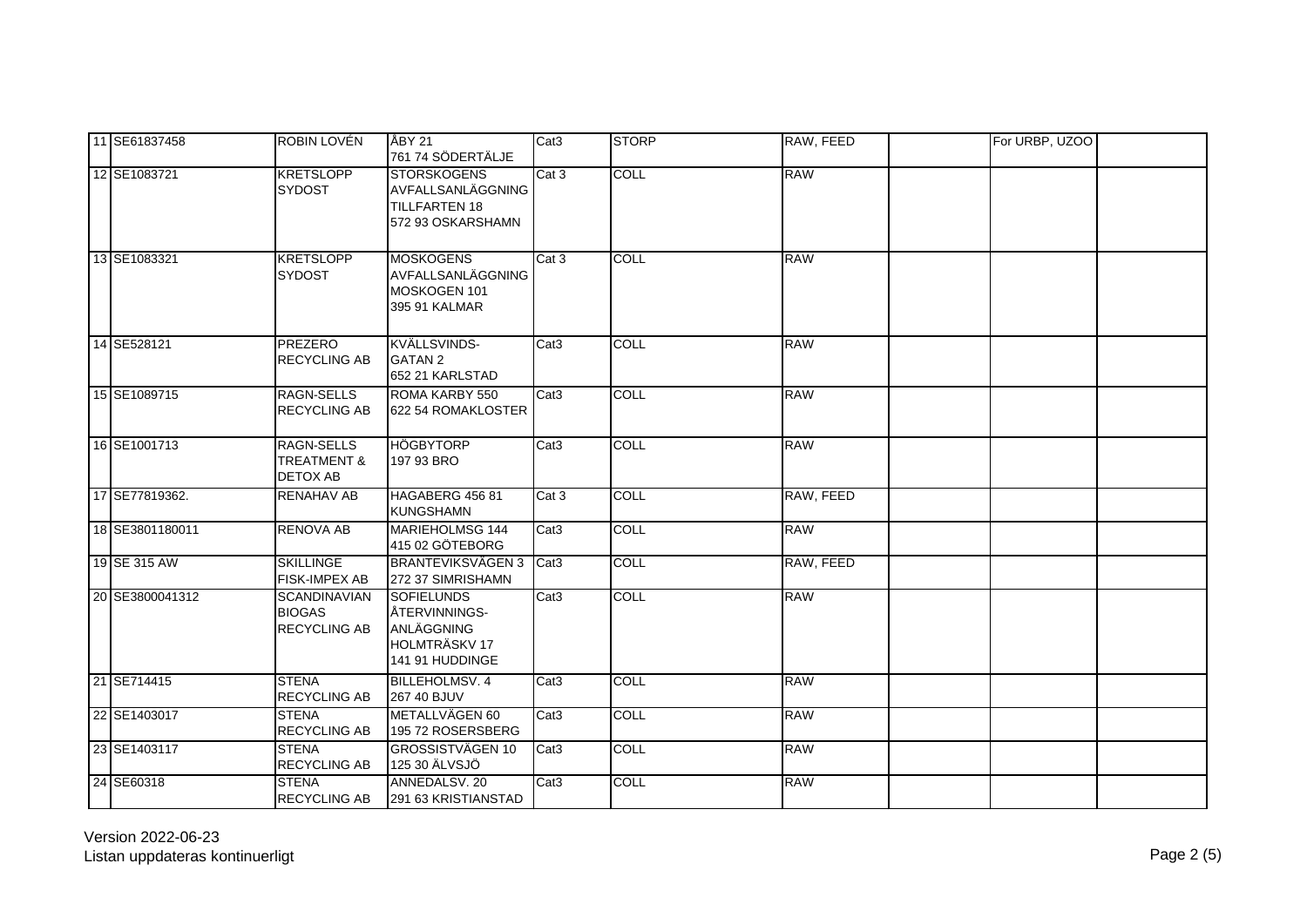| 25 SE1397220    | <b>STENA</b><br><b>RECYCLING AB</b>                                                      | <b>HAMMARGATAN 8.</b><br>57433 VETLANDA                                                                                                | Cat <sub>3</sub> | COLL         | <b>RAW</b> |                |
|-----------------|------------------------------------------------------------------------------------------|----------------------------------------------------------------------------------------------------------------------------------------|------------------|--------------|------------|----------------|
| 26 SE1932819    | <b>STENA</b><br><b>RECYCLING AB</b>                                                      | <b>RETURGATAN 3.</b><br>702 36 ÖREBRO                                                                                                  | Cat <sub>3</sub> | <b>COLL</b>  | <b>RAW</b> |                |
| 27 SE191822     | <b>STENA</b><br><b>RECYCLING AB</b>                                                      | TORBORNAVÄGEN 3,<br>253 68 HELSINGBORG                                                                                                 | Cat <sub>3</sub> | <b>COLL</b>  | <b>RAW</b> |                |
| 28 SE9016       | <b>SVEPROL BIO</b>                                                                       | GRAVERSFORSV.<br>PRODUCTION AB ÖVRE SKRIKETORP<br>616 90 Åby                                                                           | Cat <sub>3</sub> | <b>COLL</b>  | <b>RAW</b> |                |
| 29 SE 447 AW    | <b>SWEDEN</b><br><b>PELAGIC</b><br>VÄSTERVIK AB                                          | <b>BÅTVÄGEN 6</b><br>593 50 VÄSTERVIK                                                                                                  | Cat <sub>3</sub> | <b>COLL</b>  | RAW, FEED  |                |
| 30 SE 2805 AW   | <b>SYDSKÅNES</b><br><b>AVFALLSAKTIE-</b><br><b>BOLAG SYSAV</b>                           | SPILLEPENGSG./<br>NORDREFLINTSV.<br>211 24 MALMÖ                                                                                       | Cat <sub>3</sub> | <b>COLL</b>  | <b>RAW</b> |                |
| 31 SE3800591512 | <b>SÖDERHALLS</b><br>RENHÅLLNINGS-<br><b>VERK AB</b>                                     | <b>HAGBY ÅTER-</b><br>VINNINGSANLÄGGN<br>FRESTAV 10, TÄBY                                                                              | Cat <sub>3</sub> | <b>COLL</b>  | <b>RAW</b> |                |
| 32 aSE558113    | <b>SÖDRA</b><br><b>SMÅLANDS</b><br><b>AVFALL OCH</b>                                     | <b>TEKNISKA FÖRVALT-</b><br>NINGEN, HÄRINGE-<br>TORPS ÅTERVINNING,<br>MILJÖ AB (SSAM) HÄRENSÅS HÄRINGE-<br><b>TORP</b><br>360 32 GEMLA | Cat <sub>3</sub> | <b>COLL</b>  | <b>RAW</b> |                |
| 33 SE1186417    | <b>HALMSTADS</b><br><b>ENERGIOCH</b><br>MILJÖ AB                                         | KORNHILLSV, 60<br>301 02 HALMSTAD                                                                                                      | Cat <sub>3</sub> | <b>COLL</b>  | <b>RAW</b> |                |
| 34 SE464715     | SMÅLAND ÖLAND 382 23 NYBRO<br>AB                                                         | FREEZING FOOD BOX 209, TITANV 22                                                                                                       | Cat <sub>3</sub> | <b>STORP</b> | RAW, FEED  |                |
| 35 SE1876718    | <b>ERIKSSONS</b><br>ÅKERI I<br>TOMELILLA AB                                              | <b>TYLEGATAN 8</b><br>273 97 TOMELILLA                                                                                                 | Cat3             | <b>STORP</b> | <b>RAW</b> |                |
| 36 SE74853188   | <b>FISKFARMEN</b><br><b>HORNDALS</b><br><b>IMPORT &amp;</b><br><b>FISKUPPFÖDNIN</b><br>G | STORA VÄGEN 31<br>774 67 HORNDAL                                                                                                       | Cat <sub>3</sub> | <b>STORP</b> | RAW, FEED  | For URBP, UZOO |